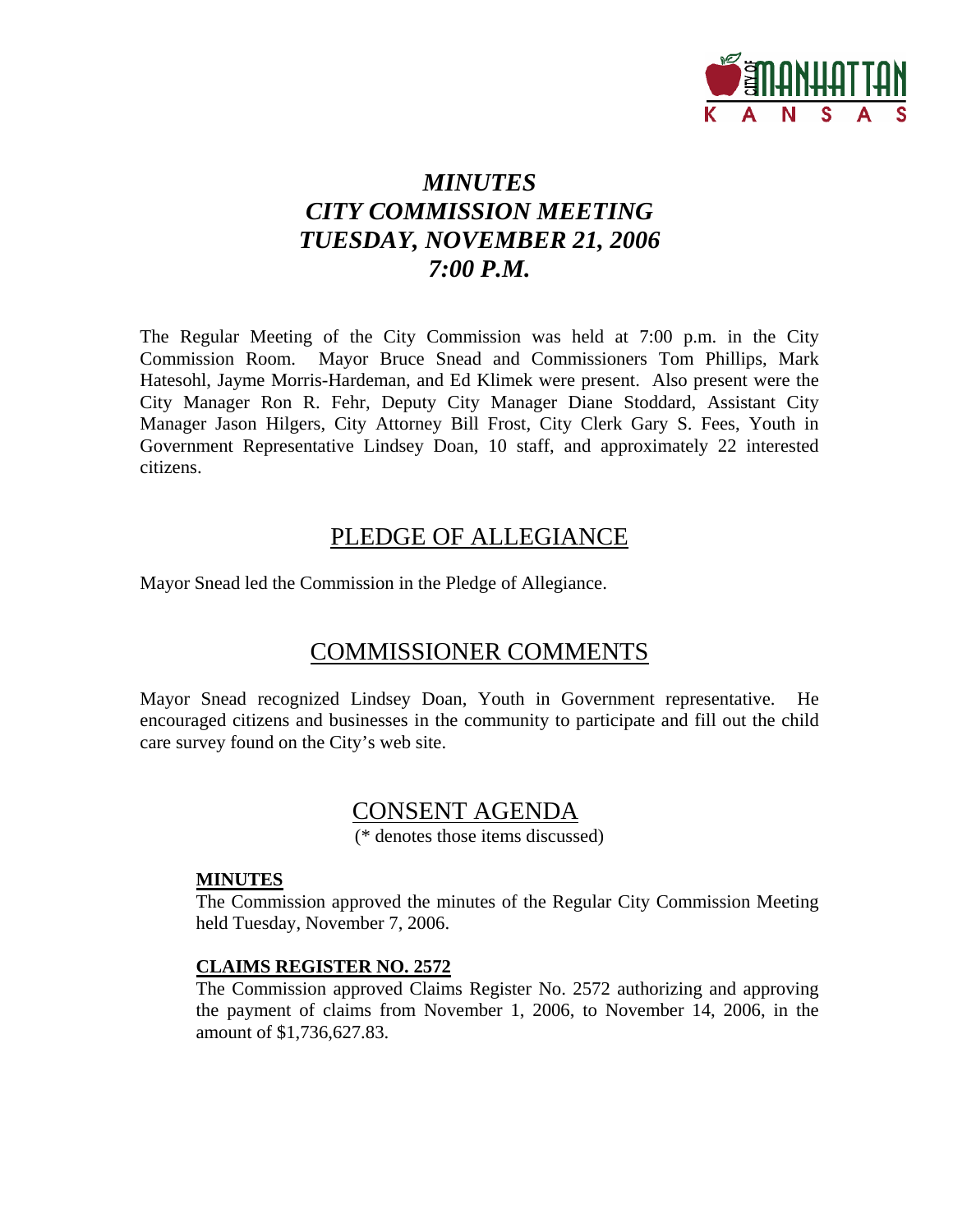# CONSENT AGENDA (*CONTINUED*)

### **FINAL PLAT – INVERNESS TOWNHOMES ADDITION**

The Commission accepted the easements and rights-of-way, as shown on the Final Plat of Inverness Townhomes Addition, generally located northeast of the intersection of Amherst Avenue and Miller Parkway, based on conformance with the Manhattan Urban Area Subdivision Regulations.

### **FINAL PLAT – TREASURES OF THE HEART PUD ADDITION**

The Commission accepted the easements and rights-of-way, as shown on the Final Plat of Treasures of the Heart PUD Addition, generally located at 514 and 522 Yuma Street, based on conformance with the Manhattan Urban Area Subdivision Regulations.

### **FINAL PLAT – MILLER RANCH ADDITION, UNIT FOUR**

The Commission accepted the easements and rights-of-way, as shown on the Final Plat of Miller Ranch Addition, Unit Four, generally located 650 feet west of Amherst Avenue and Catalpa Circle, based on conformance with the Manhattan Urban Area Subdivision Regulations.

#### **FINAL PLAT – SCENIC MEADOWS ADDITION**

The Commission accepted the easements and rights-of-way, as shown on the Final Plat of Scenic Meadows Addition, generally located on the east side of South Scenic Drive and north of the Faith Baptist Church, approximately 2,600 feet north of the intersection of South Scenic Drive and Eureka Drive, based on conformance with the Manhattan Urban Area Subdivision Regulations.

#### **FINAL PLAT - BARTON PLACE ADDITION**

The Commission accepted the easements and rights-of-way, as shown on the Final Plat of Barton Place Addition, generally located 650 feet west of Amherst Avenue and Catalpa Circle, based on conformance with the Manhattan Urban Area Subdivision Regulations.

### **\* AGREEMENT – RESTRICTIVE COVENANT – BARTON LAKE**

Bill Frost, City Attorney, provided additional information on the items and answered questions from the Commission.

Ron Fehr, City Manager, and Bill Frost, City Attorney, provided additional background information on the item and responded to questions relating to the maintenance of the lake.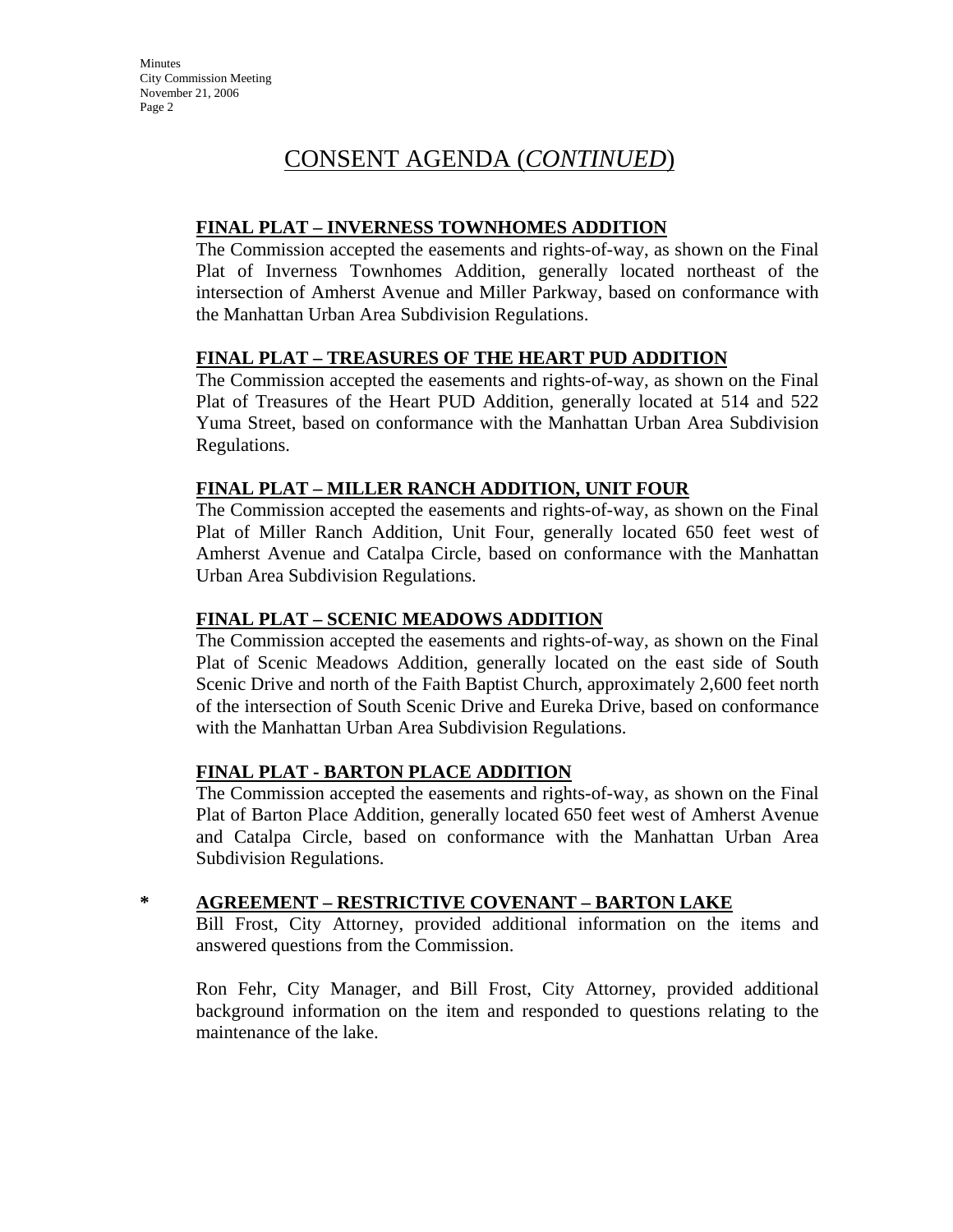## CONSENT AGENDA (*CONTINUED*)

#### **\* AGREEMENT – RESTRICTIVE COVENANT – BARTON LAKE** *(CONTINUED)*

The Commission authorized the Mayor and City Clerk to execute the Agreement Creating a Restrictive Covenant regarding maintenance of Barton Lake.

#### **FINAL PLAT – GRANDMERE VANESTA, UNIT TWO**

The Commission accepted the easements and rights-of-way, as shown on the Final Plat of Grand Mere Vanesta Addition, Unit 2, generally located north of the CiCo water tank, Western Hills and the Cedar Glen subdivisions, based on conformance with the Manhattan Urban Area Subdivision Regulations.

#### **AGREEMENT – RESTRICTIVE COVENANT – VANESTA LAKE**

The Commission authorized the Mayor and City Clerk to execute the Agreement Creating a Restrictive Covenant regarding maintenance of Vanesta Lake.

#### **DRAINAGE EASEMENT – GRANDMERE VANESTA, UNIT TWO**

The Commission accepted the Drainage Easement over adjacent property of Vanesta Lake.

#### **CHARTER ORDINANCE NO. 42 – SPEEDY TRIALS**

The Commission approved Charter Ordinance No. 42 relating to the scheduling of trials within the Municipal Court of the City of Manhattan.

#### **ORDINANCE NO. 6589 – CRIMINAL DAMAGE TO PROPERTY – WORTHLESS CHECK**

The Commission approved Ordinance No. 6589 amending Section 22-27, relating to criminal damage to property and Section 22-30, passing a worthless check in the Code of Ordinances.

#### **FIRST READING – ESTABLISH – TRANSPORTATION DEVELOPMENT DISTRICT**

The Commission approved first reading of an ordinance establishing a Transportation Development District within the City of Manhattan in the Limey Pointe Development.

#### **RESOLUTION NO. 112106-A – WESTERN HILLS ADDITION, UNIT 14 – SANITARY SEWER IMPROVEMENTS (SS0621)**

The Commission found the petition sufficient and approved Resolution No. 112106-A finding the project advisable and authorizing construction for Western Hills Addition, Unit 14, Sanitary Sewer Improvements (SS0621).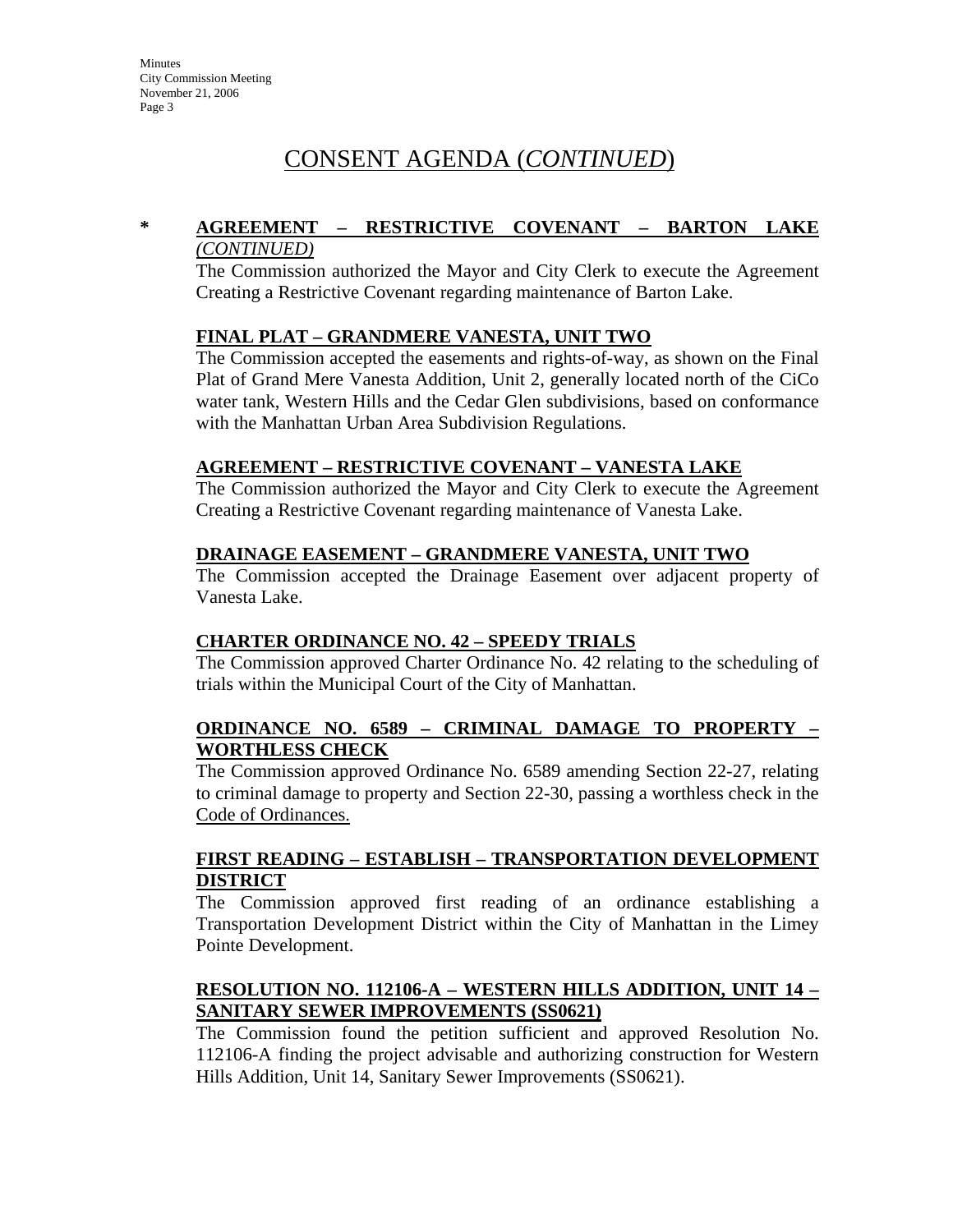## CONSENT AGENDA (*CONTINUED*)

### **RESOLUTION NO. 112106-B – WESTERN HILLS ADDITION, UNIT 14 – STREET IMPROVEMENTS (ST0625)**

The Commission found the petition sufficient and approved Resolution No. 112106-B finding the project advisable and authorizing construction for Western Hills Addition, Unit 14, Street Improvements (ST0625).

#### **RESOLUTION NO. 112106-C – WESTERN HILLS ADDITION, UNIT 14 – WATER IMPROVEMENTS (WA0624)**

The Commission found the petition sufficient and approved Resolution No. 112106-C finding the projects advisable and authorizing construction for Western Hills Addition, Unit 14, Water Improvements (WA0624).

### **AGREEMENT – WESTERN HILLS ADDITION, UNIT 14, IMPROVEMENTS (SS0621, ST0625, WA0624)**

The Commission authorized the Mayor and City Clerk to execute an agreement with Schwab-Eaton, P.A., of Manhattan, Kansas, to perform engineering services.

#### **AWARD CONTRACT – 2006 CURB REPLACEMENT PROJECT (ST0621)**

The Commission accepted the Engineer's Estimate in the amount of \$72,410.00 and awarded a construction contract in the amount of \$60,060.00 to Bryant and Bryant Construction Inc., of Halstead, Kansas, for the 2006 Curb Replacement Project (ST0621).

### **\* AGREEMENT – WORKERS' COMPENSATION THIRD PARTY ADMINISTRATOR SERVICES**

Cathy Harmes, Director of Human Resources, answered questions from the Commission.

The Commission approved and authorized the Mayor to execute an agreement with Thomas McGee L.C., of Kansas City, Missouri, from January 1, 2007, through December 31, 2008, for Workers' Compensation Third Party Administrator services.

### **\* AGREEMENT – EXCESS INSURANCE COVERAGE**

Cathy Harmes, Director of Human Resources, answered questions from the Commission.

The Commission approved an agreement with Safety National Casualty Corporation, Inc., of St. Louis, Missouri, for Excess Insurance coverage from January 1, 2007, through December 31, 2008.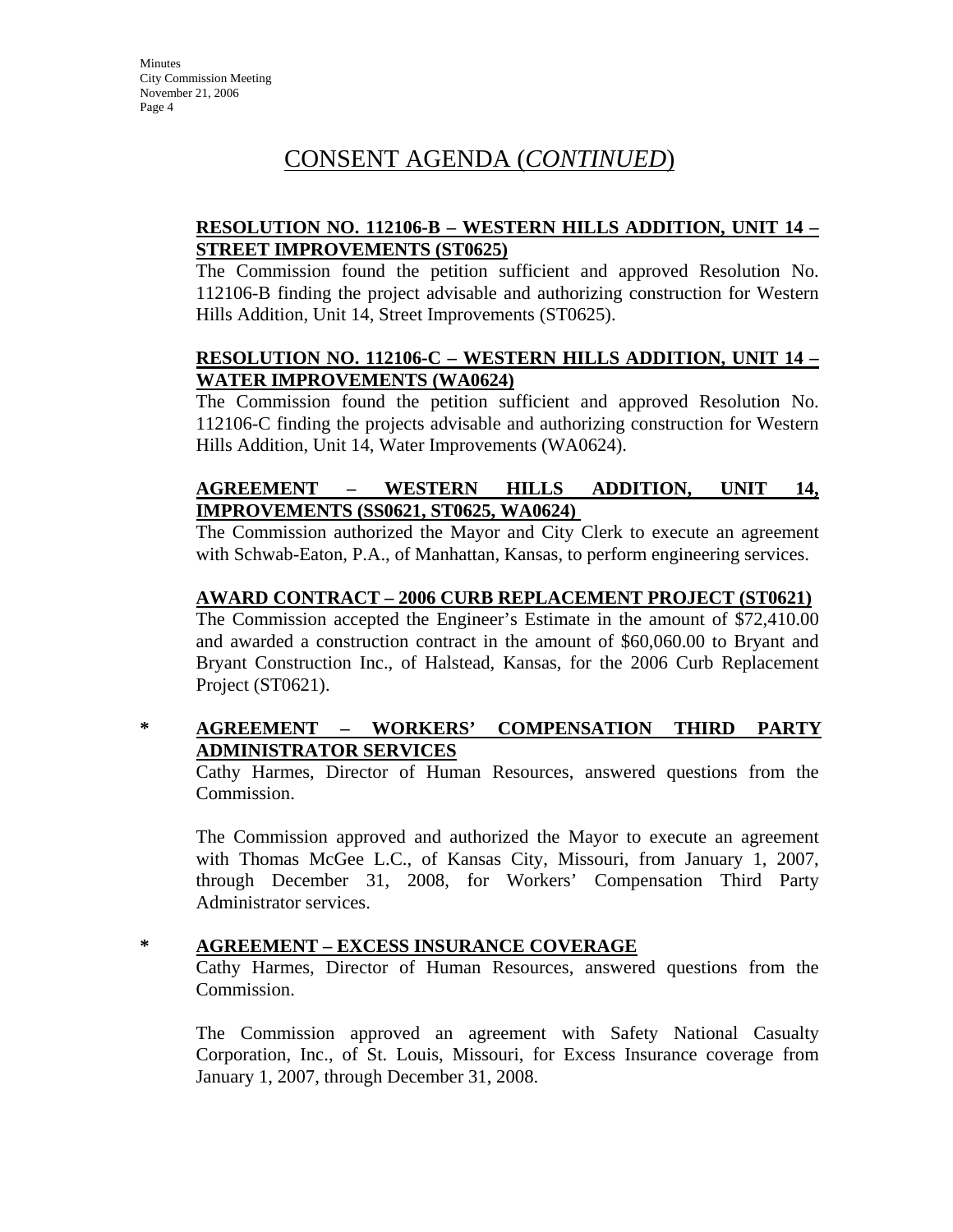## CONSENT AGENDA (*CONTINUED*)

#### **\* CONTRACT – CITY'S HEALTH/DENTAL/VISION PLAN AND SECTION 125 CAFETERIA PLAN THIRD PARTY ADMINISTRATION SERVICES**

Cathy Harmes, Director of Human Resources, answered questions from the Commission.

The Commission authorized City Administration to negotiate and the Mayor and City Clerk to execute a contract with The Benefit Group, of Omaha, Nebraska, to provide Third Party Administration Services for the City's Health/Dental/Vision Plan and Section 125 Cafeteria Plan.

#### **\* STOP LOSS INSURANCE**

Cathy Harmes, Director of Human Resources, answered questions from the Commission.

The Commission provided stop loss insurance with Standard Life and Accident for the 2007 plan year.

#### **\* ADDENDUM – EXTENSION OF SERVICES – PROCESS CLAIMS**

Cathy Harmes, Director of Human Resources, answered questions from the Commission.

The Commission authorized City Administration to enter into an agreement by addendum extending the existing contract with Fiserv, of Wichita, Kansas, to process "run-off" claims through December 31, 2007.

After discussion, Commissioner Hatesohl moved to approve the consent agenda. Commissioner Phillips seconded the motion. On a roll call vote, motion carried 5-0.

# GENERAL AGENDA

### **PUBLIC HEARING - HEALTH CARE FACILITY REVENUE BONDS AND TAX ABATEMENT - MEADOWLARK HILLS**

Diane Stoddard, Deputy City Manager, presented the item.

Steve Shields, Chief Executive Officer (CEO), Meadowlark Hills, presented an overview of the scope of the project and answered questions from the Commission about the potential of Meadowlark residents using a community recreation/aquatics facility.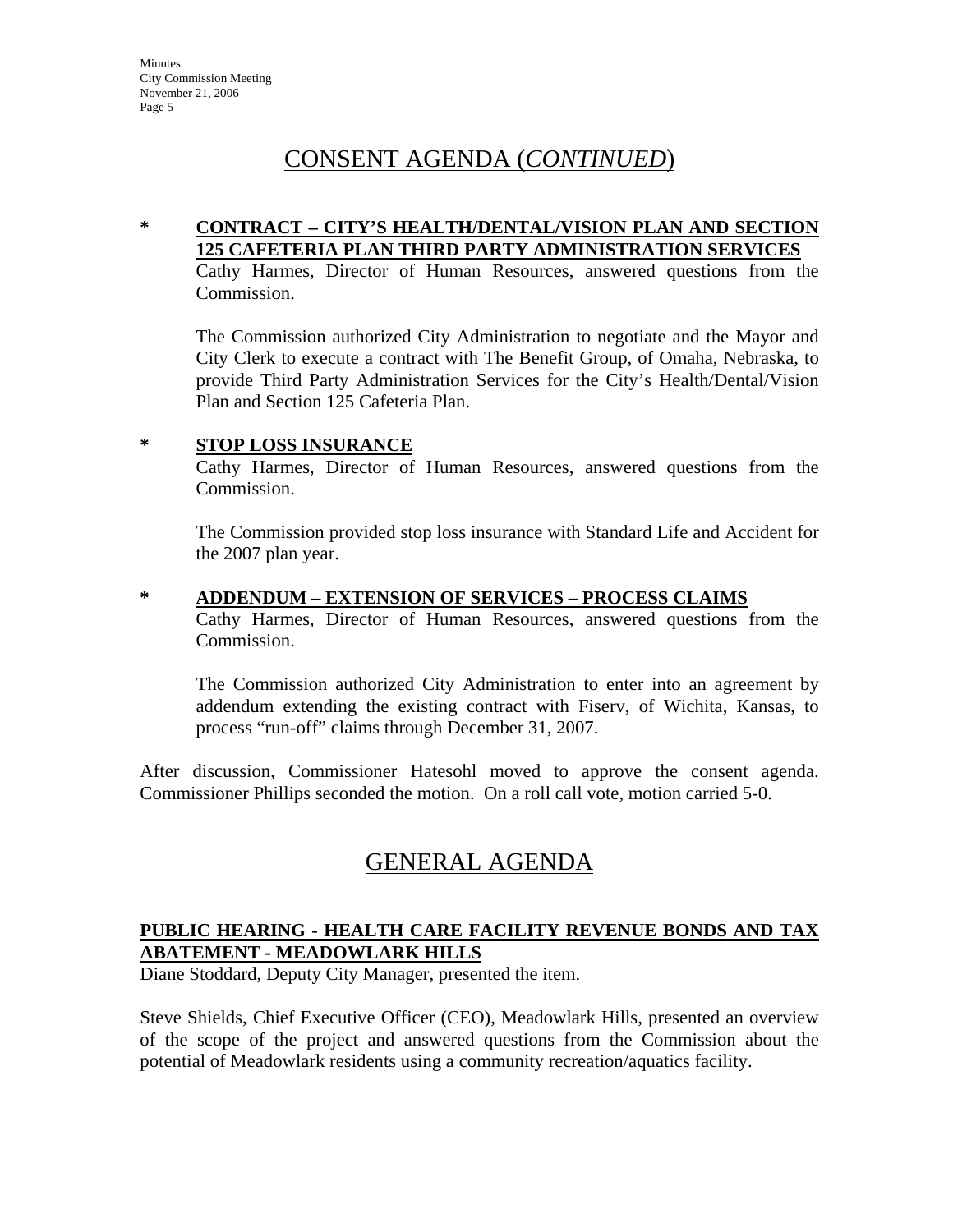# GENERAL AGENDA *(CONTINUED)*

#### **PUBLIC HEARING - HEALTH CARE FACILITY REVENUE BONDS AND TAX ABATEMENT - MEADOWLARK HILLS** *(CONTINUED)*

Mayor Snead opened the public hearing.

Hearing no comments, Mayor Snead closed the public hearing.

Steve Shields, CEO, Meadowlark Hills, responded to questions regarding the proposed property tax abatement.

Diane Stoddard, Deputy City Manager, provided additional information on the abatement of local taxes.

After discussion, Commissioner Hatesohl moved to approve Resolution No. 112106-D indicating the Commission's intention to issue up to \$55 million in Health Care Facility Revenue Bonds for Meadowlark Hills to include ten-year property tax abatement on new property in conjunction with the expansion, and approve first reading of an ordinance issuing \$27.5 million in bonds in December 2006. Commissioner Morris-Hardeman *s*econded the motion. On a roll call vote, motion carried 5-0.

#### **MEMORANDUM OF AGREEMENT - FAMILY INDOOR RECREATION/AQUATIC FACILITY SITE**

Diane Stoddard, Deputy City Manager, presented the item. She then answered questions from the Commission regarding the user fees proposed in the agreement.

Ron Fehr, City Manager, and Diane Stoddard, Deputy City Manager, provided additional information about the Agreement.

After discussion, Commissioner Morris-Hardeman moved to authorize the Mayor and City Clerk to execute the *Real Estate Transfer Agreement* and *Memorandum of Understanding* with USD 383 concerning the potential site and future use of the Family Indoor Recreation/Aquatic facility. Commissioner Phillips seconded the motion. On a roll call vote, motion carried 5-0.

#### **FINAL REPORT - FAMILY INDOOR RECREATION/AQUATIC FACILITY**

Curt Loupe, Director of Parks and Recreation, presented the item.

Ron Fehr, City Manager, provided additional information on the report provided and on the existing sales tax and funding possibilities to assist with debt service of the facility.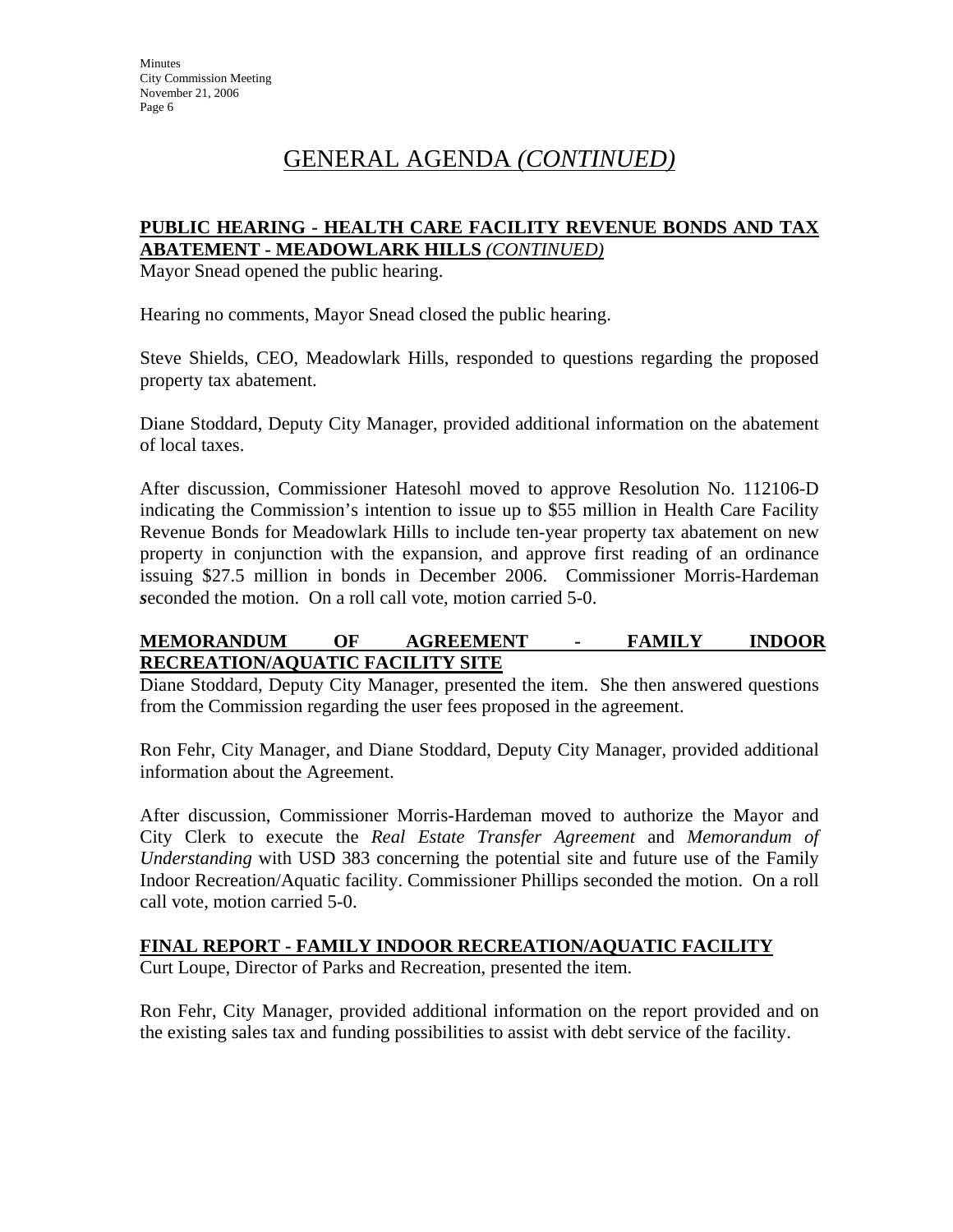## GENERAL AGENDA *(CONTINUED)*

#### **FINAL REPORT - FAMILY INDOOR RECREATION/AQUATIC FACILITY** *(CONTINUED)*

Scott Shoemaker, Director of Sunset Zoo, informed the Commission that the Friends of Sunset Zoo are committed to the project. He also informed the Commission that the Zoo Educational building has received a grant from the Caroline Peine Charitable Foundation and the Kemper Foundation, both contingent upon a successful passage of a quality of life bond issue, with a time component attached to the grant offers.

After discussion, Commissioner Morris-Hardeman moved to accept the Final Report from RDG Planning and Design for design, construction, and operating cost for the Family Indoor Recreation/Aquatic Facility, the recommendations for three outdoor pools, and accept the City Park Master Plan. Commissioner Hatesohl seconded the motion. On a roll call vote, motion carried 5-0.

Ron Fehr, City Manager, provided additional information on the item and answered questions from the Commission.

After discussion, Commissioner Hatesohl moved to accept the recommendation from the Parks and Recreation Advisory Board for components for inclusion of a potential Bond Referendum; and to direct the Mayor to develop a task force to further develop the quality of life bond referendum components and recommendations, as necessary. Commissioner Morris-Hardeman seconded the motion. On a roll call vote, motion carried 5-0.

#### **NISTAC FACILITY – CHANGE ORDER NO. 6 – ARCHITECTURAL SERVICES AMENDMENT – GRANT AGREEMENT – AMEND NISTAC AGREEMENT - LOAN**

Diane Stoddard, Deputy City Manager, presented background information and an overview of the item.

Kent Glasscock, President, NISTAC, presented additional information on the item and answered questions from the Commission.

Lyle Butler, President, Manhattan Area Chamber of Commerce, referred to a letter submitted to the Commission regarding the current KEC building and the importance of the wet lab space. He supported the item and informed the Commission that Advantage Manhattan surpassed its goal and reached \$2.3 million for the second phase.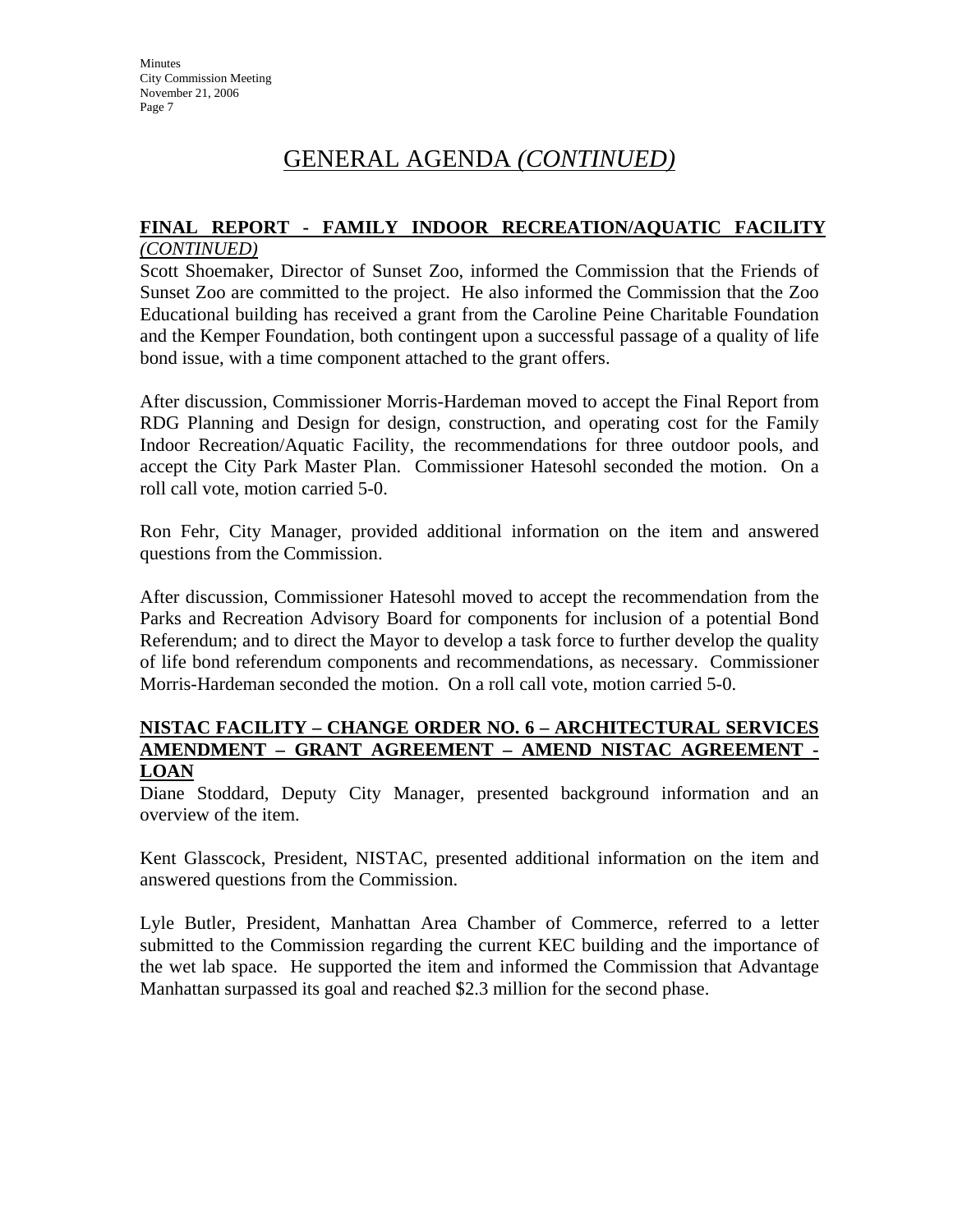## GENERAL AGENDA (*CONTINUED*)

#### **NISTAC FACILITY – CHANGE ORDER NO. 6 – ARCHITECTURAL SERVICES AMENDMENT – GRANT AGREEMENT – AMEND NISTAC AGREEMENT - LOAN**

Diane Stoddard, Deputy City Manager, informed the Commission that the target occupancy date for the NISTAC facility is the third week of January.

After discussion, Commissioner Hatesohl moved to authorize the Mayor and City Clerk to execute Change Order No. 6 with Cheney Construction, of Manhattan, Kansas, in the amount of \$140,280.00 and an amendment to the architectural services contract with Bowman, Bowman, Novick, of Manhattan, Kansas, in the amount of \$55,000.00 related to the fit-out of the lab and pilot space in the new NISTAC building; authorize City Administration to finalize and the Mayor and City Clerk to execute the grant agreement with the Kansas Bioscience Authority and the amended NISTAC agreement; and authorize the City to loan \$450,000.00 to NISTAC for the purpose of funding additional equipment for the new facility. Commissioner Morris-Hardeman seconded the motion. On a roll call vote, motion carried 5-0.

The Commission took a brief recess.

#### **PRELIMINARY DESIGN PLANS - FOURTH STREET**

Rob Ott, City Engineer, introduced the item.

Lorie Doolittle-Bowman, Bowman Bowman and Novick, Inc., presented the item. She then answered questions from the Commission regarding the design components being proposed.

Buck Driggs, HWS Consulting, Inc., answered questions about the truck apron on the lip of the roundabout and design of the structure. He then answered questions from the Commission regarding property acquisition

Rob Ott, City Engineer, informed the Commission that they plan on doing an education program for the roundabout.

Lorie Doolittle-Bowman, Bowman Bowman and Novick, Inc., answered questions from the Commission regarding products used for the roundabout.

Brent Bowman, Bowman Bowman and Novick, Inc., provided additional information on the roundabout design and answered questions from the Commission.